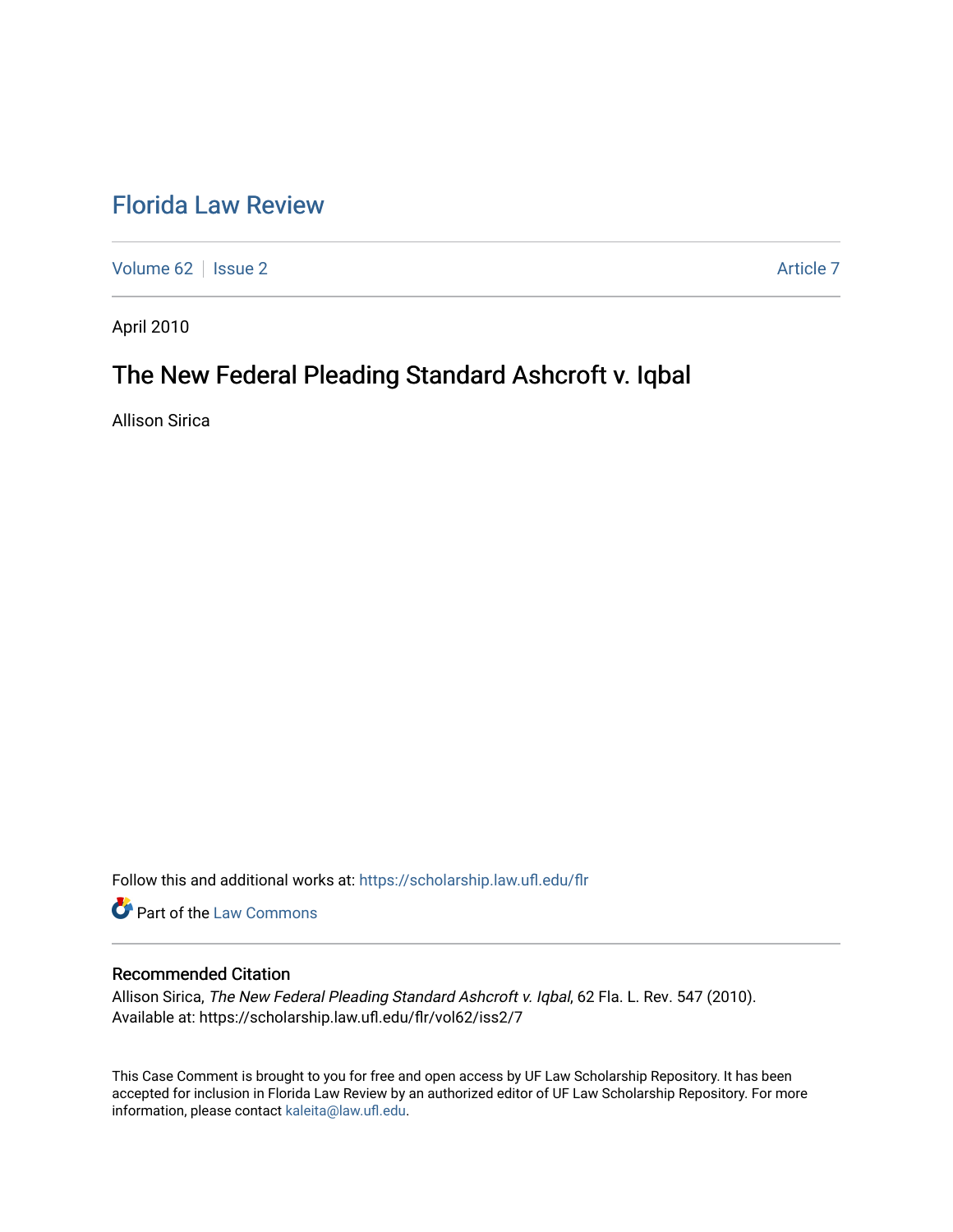### CASE COMMENTS

### THE NEW FEDERAL PLEADING STANDARD

## *Ashcroft v. Iqbal*, 129 S. Ct. 1937 (2009)

## *Allison Sirica\**

In the wake of the September 11, 2001 terrorist attacks, Javaid Iqbal, a Muslim citizen of Pakistan, was arrested and detained in a maximum security prison in the United States as a person of "high interest."<sup>1</sup> As a detainee, Iqbal alleged he was subjected to severe physical and verbal abuse, unnecessary and abusive strip and body-cavity searches, extended detention in solitary confinement, and interference with his ability to communicate with his counsel and to  $\text{pray.}^2$  Iqbal further claimed that he, like thousands of other Arab Muslims, was subjected to these harsh conditions solely because of his race, religion, or national origin and that his continued detention stemmed from a discriminatory policy created by high-level federal officials.<sup>3</sup> As a result, Iqbal filed a claim<sup>4</sup> in federal district court against numerous federal officials including John Ashcroft, former United States Attorney General, and Robert Mueller, Director of the Federal Bureau of Investigation, alleging he was deprived of various constitutional protections.<sup>5</sup>

In response, Mueller and Ashcroft moved to dismiss the complaint for failure to show their involvement in the unconstitutional conduct.<sup>6</sup> The

 <sup>\*</sup> J.D. expected May 2010, University of Florida Levin College of Law. B.A., B.S., 2007, University of Florida. My deepest gratitude to all the editors, members and staff of the *Florida Law Review*, but especially Monica Wilson, Jon Philipson, Lisa Caldwell, Angie Forder and Professor Dennis Calfee for all of your insight, guidance and assistance during my tenure on the *Review* and for your dedication and commitment to the *Review*. Also, a special thanks to the many friends I've acquired during my three years in law school who have inspired me. This Comment is dedicated to my family: Andy, Amber, Aryn and Clay.

 <sup>1.</sup> Ashcroft v. Iqbal, 129 S. Ct. 1937, 1942–43 (2009).

 <sup>2.</sup> *Id.* at 1944; *see* Elmaghraby v. Ashcroft, 2005 WL 2375202, at \*1, \*3 (E.D.N.Y. Sept. 27, 2005), *aff'd*, 490 F.3d 143 (2d Cir. 2007), *rev'd*, 129 S. Ct. 1937 (2009).

 <sup>3.</sup> *Iqbal*, 129 S. Ct. at 1943–44; *Elmaghraby*, 2005 WL 2375202, at \*1.

 <sup>4.</sup> Iqbal sought damages pursuant to the principles set forth in *Bivens v. Six Unknown Named Agents of Federal Bureau of Narcotics*, 403 U.S. 388 (1971). In *Bivens*, the Court "recognized for the first time an implied private action for damages against federal officers alleged to have violated a citizen's constitutional rights." *Iqbal*, 129 S. Ct. at 1947–48 (quoting Correctional Servs. Corp. v. Malesko, 534 U.S. 61, 66 (2001)). In order to state a valid *Bivens*  claim, a plaintiff must plead sufficient facts to show that the official adopted and implemented policies for the purpose of discriminating on account of race, religion, or national origin. *Id.* at 1948–49.

 <sup>5.</sup> *Elmaghraby*, 2005 WL 2375202, at \*1.

 <sup>6.</sup> Ashcroft and Mueller sought dismissal on qualified immunity grounds, claiming that "[g]overnment officials performing discretionary functions enjoy qualified immunity and are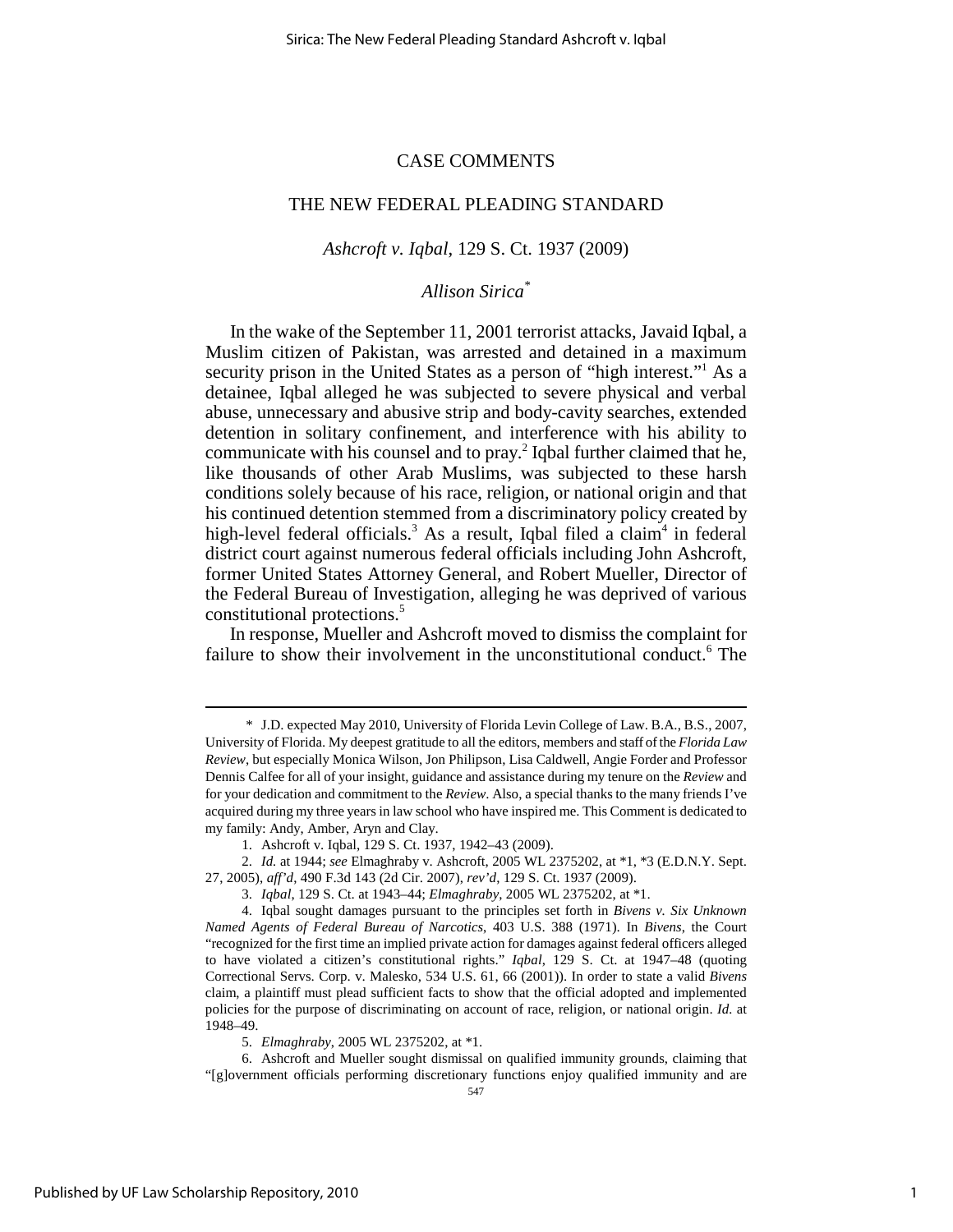district court denied the motion to dismiss reasoning the complaint alleged facts on which Iqbal could be entitled to relief.<sup>7</sup> The Second Circuit Court of Appeals affirmed the district court reasoning that Iqbal's pleading was plausible and thus did not require factual allegations to amplify the claim.<sup>8</sup> On review, the Supreme Court rejected the appellate court and HELD, in a 5-4 decision, that Iqbal's complaint was insufficient to state a claim for purposeful and unlawful discrimination.<sup>9</sup>

In order to survive a motion to dismiss, Federal Rule of Civil Procedure 8(a)(2) requires a pleader to set forth a "short and plain statement of the claim showing that the pleader is entitled to relief."<sup>10</sup> The Supreme Court's landmark decision in *Conley v. Gibson*<sup>11</sup> emphasized that Rule 8 imposed only a simplified notice pleading standard.<sup>12</sup> In *Conley*, African American railroad workers sued their union, alleging they were wrongfully discharged when they were fired and replaced by white workers.<sup>13</sup> The union moved to dismiss the complaint for failure to state a claim under Rule 8.<sup>14</sup> The Court held the complaint adequately set forth a claim upon which relief could be granted under the Rule.<sup>15</sup> In appraising the sufficiency of the complaint, the Court applied the accepted rule that "a complaint should not be dismissed for failure to state a claim unless it appears beyond doubt that the plaintiff can prove no set of facts in support of his claim that would entitle him to relief."<sup>16</sup> The Court reasoned that since plaintiffs' allegations, if proven to be true, would entitle the plaintiffs to relief, the complaint was sufficient.<sup>17</sup> In its reasoning, the Court noted "the Federal Rules of Civil Procedure do not require a claimant to set out in detail the facts upon which he bases his claim."<sup>18</sup> To the contrary, the Rules require only "'a short and plain statement of the claim' that will give

<u>.</u>

9. *Iqbal*, 129 S. Ct. at 1954.

<sup>&#</sup>x27;shielded from liability for civil damages'" so long as their conduct does not violate clearly established constitutional rights. *Id.* at \*10.

 <sup>7.</sup> *Id.* at \*35.

 <sup>8.</sup> *Iqbal*, 129 S. Ct. at 1942, 1944; *see* Iqbal v. Hasty , 490 F.3d 143 (2d Cir. 2007), *rev'd*, 129 S. Ct. 1937 (2009).

 <sup>10.</sup> FED. R. CIV. P. 8(a)(2).

 <sup>11. 355</sup> U.S. 41 (1957), *overruled in part by* Bell Atlantic Corp. v. Twombly, 550 U.S. 544 (2007).

<sup>12</sup>*. Id*. at 47–48; *see* A.BENJAMIN SPENCER,CIVIL PROCEDURE:ACONTEMPORARY APPROACH 402 (Thomson West 2007).

 <sup>13.</sup> *Conley*, 355 U.S. at 42–43.

 <sup>14.</sup> *Id.* at 43.

 <sup>15.</sup> *Id.* at 45.

 <sup>16.</sup> *Id.* at 45–46; *see* Dabney D. Ware & Bradley R. Johnson, *Oncale v. Sundowner Offshore Services, Inc.: Perverted Behavior Leads to a Perverse Ruling*, 51 FLA. L. REV. 489, 499 (1999) (noting that pursuant to *Conley*, "a court granting a motion to dismiss must find that there are no facts which could be proven to support a finding of liability").

 <sup>17.</sup> *Conley*, 355 U.S. at 45–46.

 <sup>18.</sup> *Id.* at 47.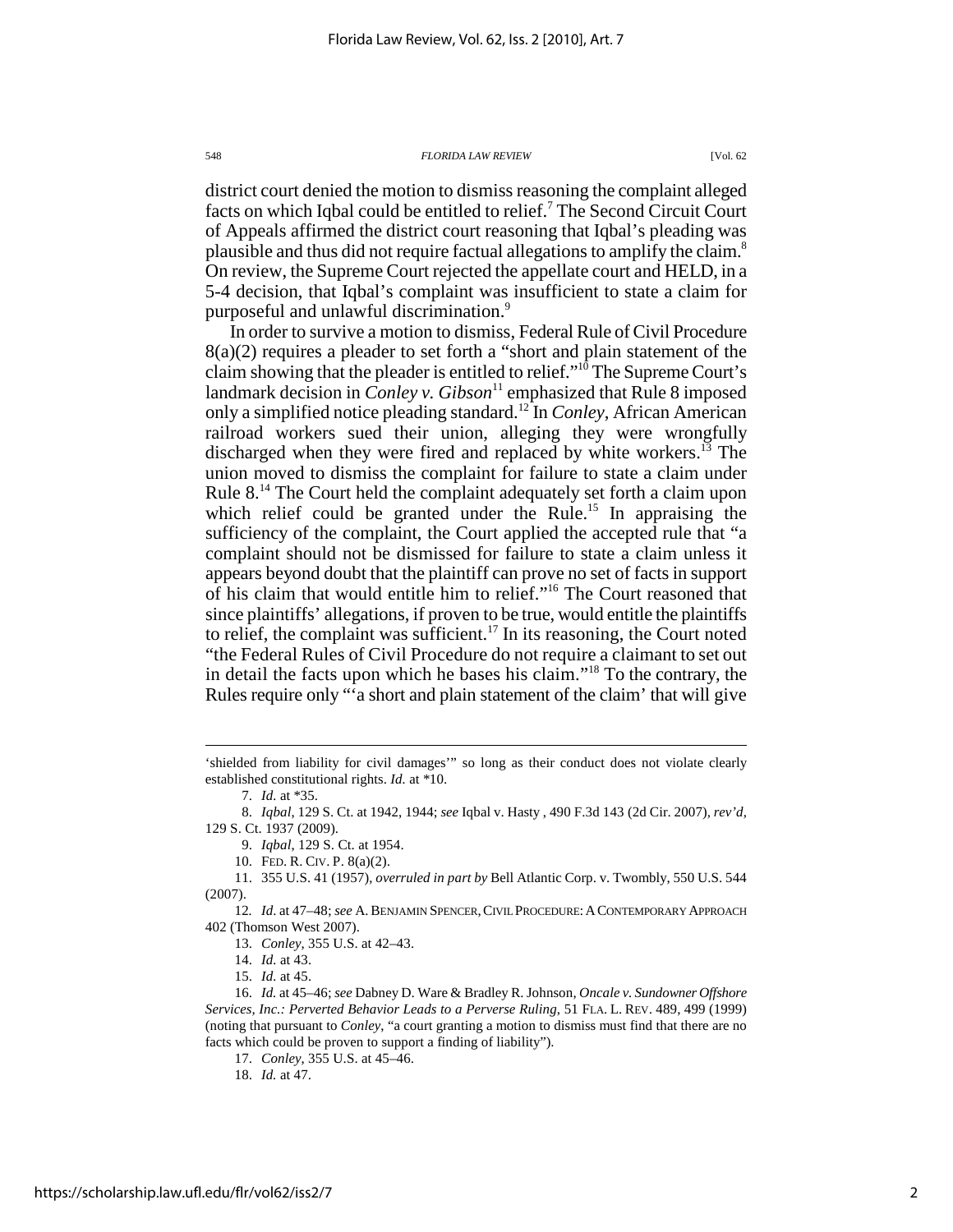the defendant fair notice of what the plaintiff's claim is and the grounds upon which it rests."<sup>19</sup>

The Supreme Court in *Bell Atlantic Corp. v. Twombly*, <sup>20</sup> reassessed the standard for evaluating the adequacy of pleadings under Rule 8, and appeared to endorse a new paradigm that imposed a higher burden on plaintiffs at the pleadings phase.<sup>21</sup> The Court in *Twombly* concluded the pleading standard under Rule 8 demands more than the notice-pleading standard established in *Conley*. <sup>22</sup> In *Twombly*, subscribers of various cable and Internet services brought a class action against telephone and Internet service providers alleging they engaged in a conspiracy in violation of § 1 of the Sherman Act.<sup>23</sup> Specifically, the subscribers claimed the service providers "engaged in parallel conduct" and "refrain[ed] from competing against one another" in order to inhibit competition among each other. $24$ Justice Souter, writing for the Court, held the plaintiffs' action must be dismissed under Rule 8 because the allegations did not give rise to a plausible inference of conspiracy.<sup>25</sup>

According to *Twombly*, a complaint must contain sufficient factual matter, accepted as true, to "state a claim to relief that is plausible on its face."<sup>26</sup> While the Court conceded that a complaint does not require detailed factual allegations, a plaintiff must include the grounds of his entitlement to relief which "requires more than labels and conclusions" or "a formulaic recitation of the elements of a cause of action."<sup>27</sup> In other words, plaintiffs need to show they are entitled to relief by pleading allegations which plausibly suggest and are not merely consistent with their claim.<sup>28</sup> According to the Court, the plaintiffs' allegation in *Twombly* did not plausibly suggest the defendants engaged in a conspiracy<sup>29</sup> because the allegations amounted to parallel conduct that, although consistent with an unlawful agreement, was more likely explained by free-market behavior than by unlawful conspiracy.<sup>30</sup> The Court required plaintiffs to provide "further factual enhancement" in their pleadings in order to cross "the line between possibility and plausibility of entitlement to relief."31

l

27. *Id.* at 555.

29. *Id.* at 564–66.

 <sup>19.</sup> *Id.* (citing FED. R. CIV. P. 8(a)(2)).

 <sup>20. 550</sup> U.S. 544 (2007).

 <sup>21.</sup> Adam N. Steinman, *The Pleading Problem*, 62 STAN. L. REV. (forthcoming May 2010), *available at* http://papers.ssrn.com/sol3/papers.cfm?abstract\_id=1442786##.

 <sup>22.</sup> *Iqbal*, 490 F.3d 143, 155–56 (2d Cir. 2007), *rev'd*, 129 S. Ct. 1937 (2009).

 <sup>23.</sup> *Twombly*, 550 U.S. at 550–51.

 <sup>24.</sup> *Id.*

 <sup>25.</sup> *Id.* at 553–54, 570.

 <sup>26.</sup> *Id.* at 570.

 <sup>28.</sup> *Id*. at 557.

 <sup>30.</sup> *Id.* at 553–54; *Iqbal*, 129 S. Ct. 1937, 1950 (2009) (citing *Twombly*, 550 U.S. at 567, 570).

 <sup>31.</sup> *Twombly*, 550 U.S. at 557.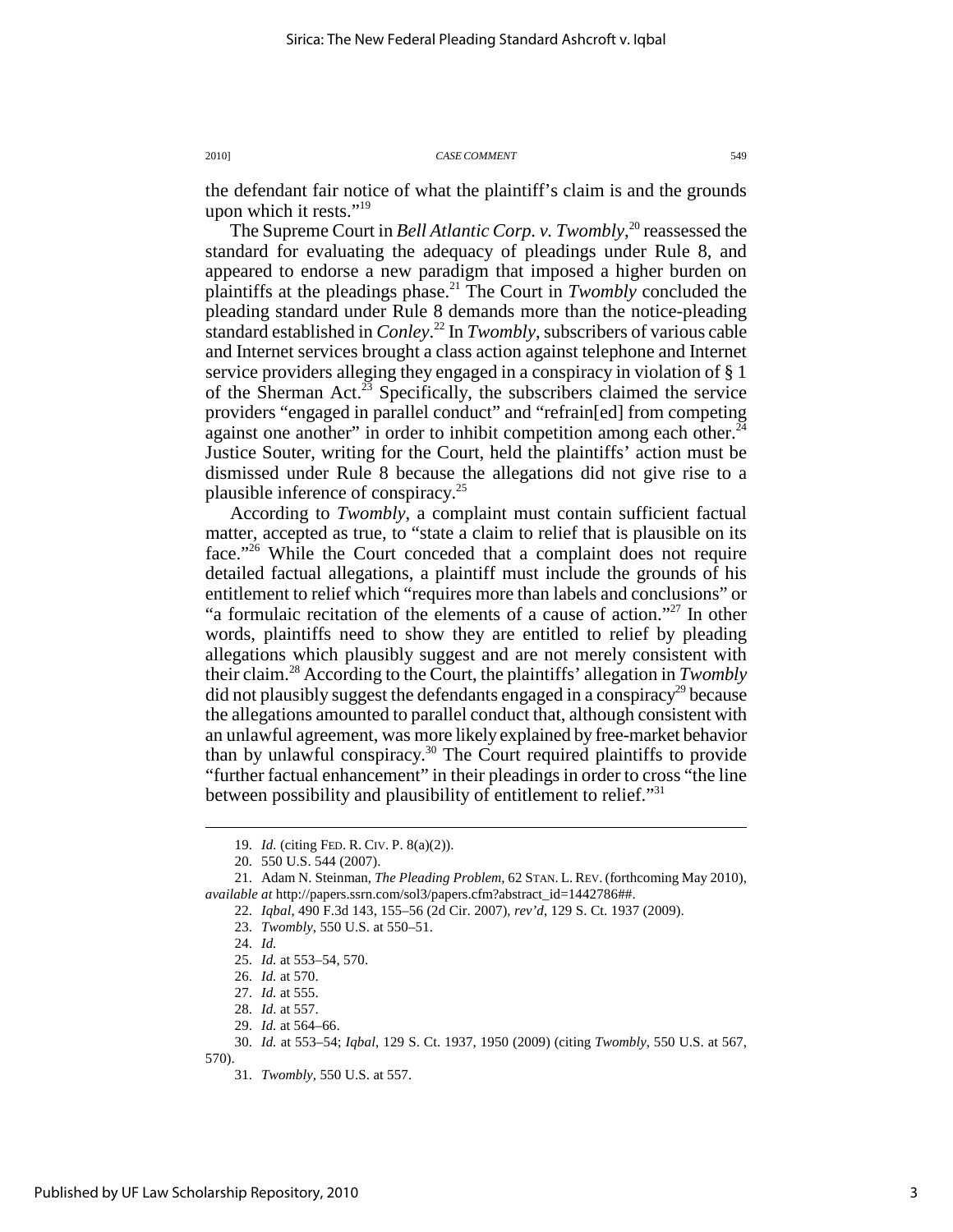In the aftermath of *Twombly*, however, questions remained regarding the applicability, implementation, and scope of the opinion.<sup>32</sup> Specifically, it was unclear whether the Court intended to confine the heightened pleading standard to complex litigation, such as the antitrust claim in *Twombly*, or whether the heightened pleading standard applied more generally to all civil actions.<sup>33</sup>

The instant case clarified the uncertainty surrounding *Twombly*'s scope and application.<sup>34</sup> In its analysis, the Court in *Iqbal* applied the "[t]wo working principles" that underlie its decision in *Twombly* and set forth a new two-pronged approach to assess the sufficiency of a complaint.<sup>35</sup> Furthermore, the Court unequivocally concluded that the *Twombly* pleading standard applies in all federal civil actions.<sup>36</sup>

In the Court's analysis, it first examined the "[t]wo working principles" of *Twombly*: (1) a complaint must do more than make legal conclusions; and (2) a complaint must state a plausible claim for relief.<sup>37</sup> First, while courts must accept the truth of all factual allegations contained in a complaint, the same tenant does not apply to legal conclusions.<sup>38</sup> Accordingly, "[t]hreadbare recitals of the elements of a cause of action, supported by mere conclusory statements, do not suffice."<sup>39</sup> While legal conclusions may serve as a framework for a complaint, they must be supported by factual allegations in order to be entitled to the assumption of truth.<sup>40</sup> Second, the complaint must show, not merely allege, the

 <sup>32.</sup> Robert L. Rothman, Twombly *and* Iqbal*: A License to Dismiss*, LITIG.,Spring 2009, at 1; Andrée Sophia Blumstein, Twombly *Gets* Iqbal*-ed*, TENN. B.J., July 2009, at 23, 23.

 <sup>33.</sup> Posting of Ashby Jones to Wall Street Journal Law Blog, http://blogs.wsj.com/law/2009/05/19/why-defense-lawyers-are-lovin-the-iqbal-decision/ (May 19, 2009, 13:07 EST). *Twombly* expressed concern about the "high cost of antitrust discovery to defendants, in dismissing an antitrust complaint for failing to sufficiently plead allegations of concerted action." Larry Dougherty, Note, *Does a Cartel Aim Expressly? Trusting* Calder *Personal Jurisdiction When Antitrust Goes Global*, 60 FLA. L. REV. 915, 932 n.119 (2008). As a result, numerous lower courts determined the heightened pleading standard established in *Twombly* only applied to "'expensive, complicated litigation' like the antitrust conspiracy litigation claims in *Twombly*." Posting of Yuri Mikulka to LawUpdates.com, http://www.lawupdates.com/tips/entry/iashcroft\_v.\_iqbal\_i\_raising\_the\_federal\_pleading\_standa rd\_for\_plaintiffs\_a/ (Aug. 18, 2009) (citing Gunasekera v. Irwin, 551 F.3d 461, 466 (6th Cir. 2009); Filipek v. Krass, 576 F. Supp. 2d 918 (N.D. Ill. 2008); *In re* Papst Licensing GMBH & Co. KG Litig., 602 F. Supp. 2d 17 (D.D.C. 2009)). Even when *Iqbal* came to the Second Circuit on appeal, the court noted that *Twombly* created "[c]onsiderable uncertainty concerning the standard for assessing the adequacy of pleadings." *Iqbal*, 490 F.3d 143, 155 (2d Cir. 2007), *rev'd*, 129 S. Ct. 1937 (2009).

 <sup>34.</sup> *See* Mikulka, *supra* note 33.

 <sup>35.</sup> *Iqbal*, 129 S. Ct. at 1949–50.

 <sup>36.</sup> *Id.* at 1953.

 <sup>37.</sup> *Id.* at 1949–50.

 <sup>38.</sup> *Id.* at 1949.

 <sup>39.</sup> *Id.* at 1949–50 (noting Rule 8 "does not unlock the doors of discovery for a plaintiff armed with nothing more than conclusions").

 <sup>40.</sup> *Id.* at 1950.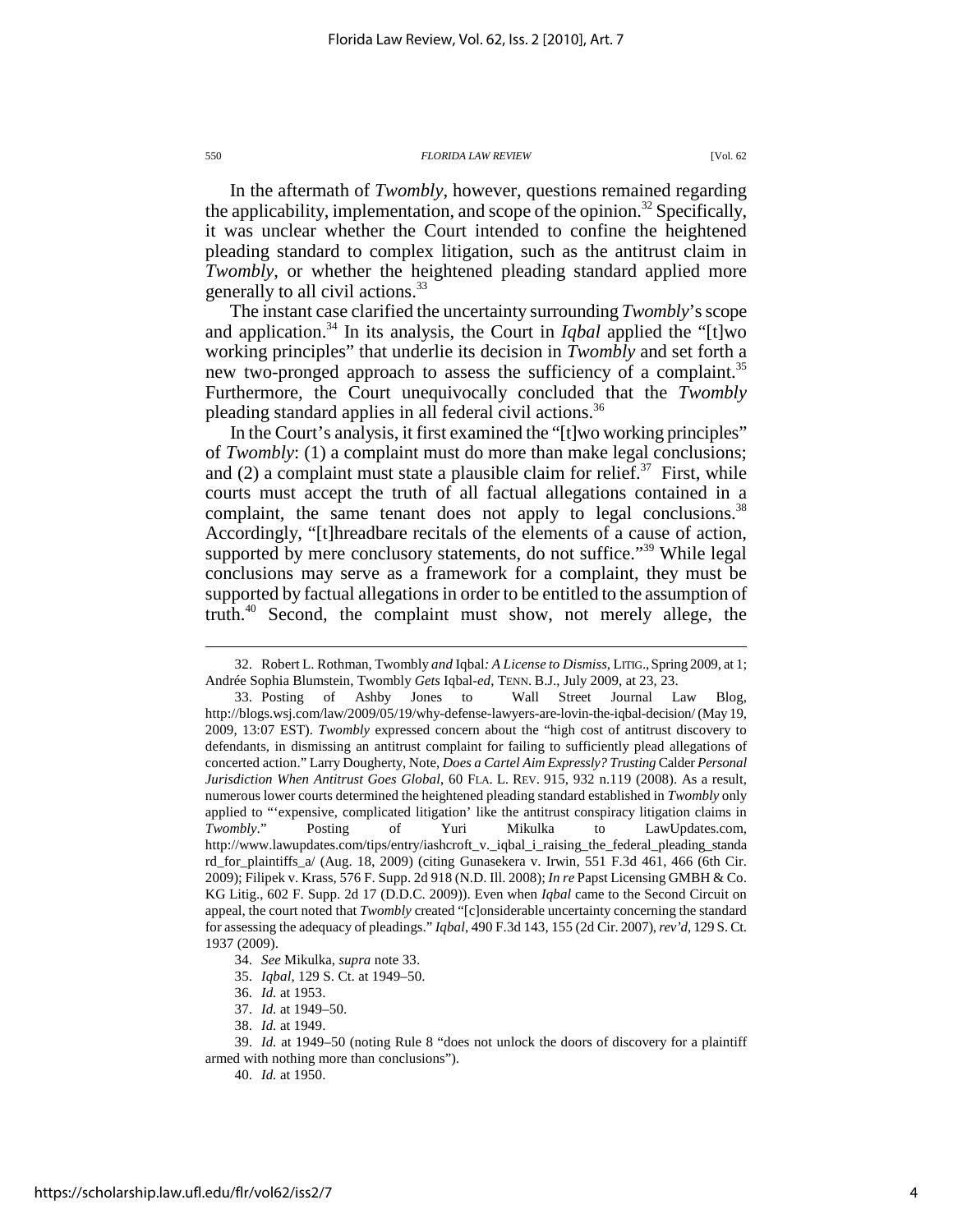plausibility of the claim.<sup>41</sup> In other words, "where the well-pleaded facts do not permit the court to infer more than the mere possibility of misconduct, the complaint has alleged—but it has not 'shown'—'that the pleader is entitled to relief."<sup>42</sup>

Combining *Twombly*'s two working principles, the Court set forth a new two-pronged approach for federal courts to apply in assessing the sufficiency of a complaint.<sup>43</sup> First, a court should identify pleadings that are merely legal conclusions (therefore not entitled to the assumption of truth) and those that are factual allegations.<sup>44</sup> Next, after identifying the complaint's factual allegations, a court should assume their truth and then determine whether they are plausible.<sup>45</sup> According to the Court, determining the plausibility of a complaint is a fact-specific task that requires a court to use its "judicial experience" and "common sense."<sup>46</sup>

In *Iqbal*, the Court applied the two-part test to evaluate the sufficiency of the complaint.<sup>47</sup> Justice Kennedy, writing for the Court, found that the complaint failed to state a cause of action and should be dismissed.<sup>48</sup> The Court began its analysis by identifying the allegations in the complaint that were not entitled to the truth presumption.<sup> $49$ </sup> Iqbal's allegations that Ashcroft and Mueller "knew of, condoned, and willfully and maliciously agreed" to the discrimination, that Ashcroft was the "principal architect" of the policy, and that Mueller was "instrumental in adopting" the policy were deemed conclusory.<sup>50</sup> The Court compared these allegations to the "bare assertions" plead in *Twombly*, reasoning they amounted to "nothing more than a 'formulaic recitation of the elements' of a constitutional discrimination claim."<sup>51</sup> Accordingly, the Court determined the conclusory statements could not be assumed true.<sup>52</sup>

The Court then considered the factual allegations in Iqbal's complaint to determine their plausibility.<sup>53</sup> In its analysis, the Court assumed true that Mueller and Ashcroft "arrested and detained thousands of Arab Muslim men" and approved the policy "of holding post-September 11th detainees

 <sup>41.</sup> *Id.*

 <sup>42.</sup> *Id*. (citing FED. R. CIV. P. 8(a)(2)).

 <sup>43.</sup> *Id*.; *see* Mintz Levin, *Appellate Advisory: U.S. Supreme Court Addresses Pleading Standard for Federal Civil Lawsuits in* Ashcroft v. Iqbal, May 22, 2009, *available at* http://www.jdsupra.com/post/documentViewer.aspx?fid=bdd79147-4847-4bfe-86e5-ae49025c7 2c5.

<sup>44</sup>*. Iqbal*, 129 S. Ct. at 1950.

 <sup>45.</sup> *Id*.; *see* Mintz Levin, *supra* note 43.

<sup>46</sup>*. Iqbal*, 129 S. Ct. at 1950.

 <sup>47.</sup> *Id.* at 1951–52.

 <sup>48.</sup> *Id*. at 1950–51.

 <sup>49.</sup> *Id.* at 1951.

 <sup>50.</sup> *Id.*

 <sup>51.</sup> *Id*. (quoting Bell Atlantic Corp. v. Twombly, 550 U.S. 544, 550 (2007)).

 <sup>52.</sup> *Id.*

 <sup>53.</sup> *Id*.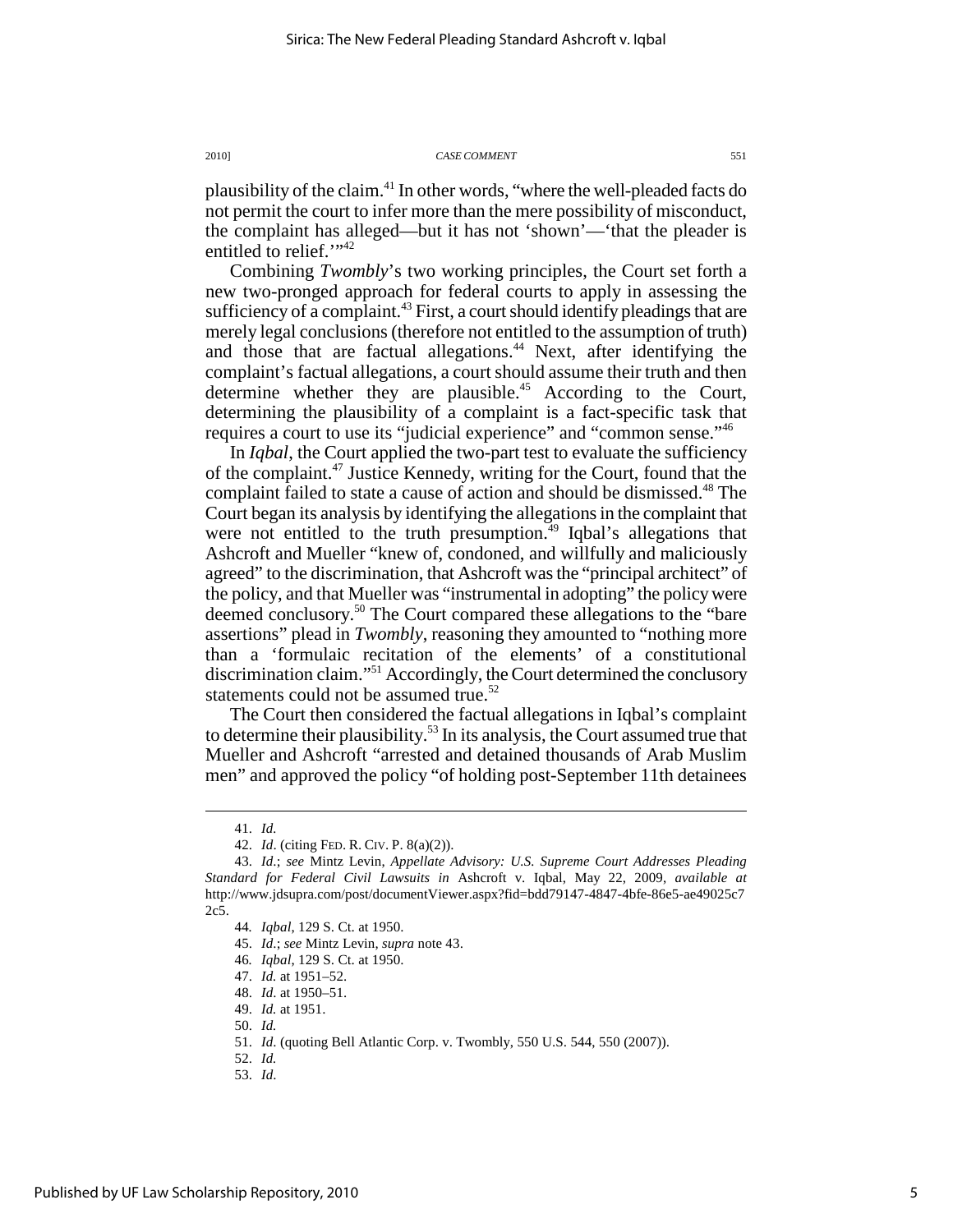in highly restrictive conditions of confinement."<sup>54</sup> The Court, however, found these explanations did not plausibly establish Iqbal's claim that he was detained because of his race, religion, or national origin.<sup>55</sup> Instead, the Court focused on the "obvious alternative explanation" for Iqbal's arrest and confinement.<sup>56</sup> The Court emphasized that the perpetrators of the September 11th attacks were Arab Muslim hijackers who were members of al Qaeda, and that al Qaeda is comprised of Arab Muslims and headed by another Arab Muslim.<sup>57</sup> Taking these factors into consideration, the Court found it was a more plausible conclusion that the government focused on Arab Muslims in the aftermath of September 11th because of their "potential connections to those who committed [the] terrorist acts" rather than because of outright discrimination.<sup>58</sup> Accordingly, the Court reasoned that as between the nondiscriminatory intent to detain aliens who potentially had connections to terrorist attacks and the "invidious discrimination" Iqbal claimed, "discrimination is not a plausible conclusion."<sup>59</sup>

The Court noted that even if the facts did amount to a plausible inference that Iqbal's arrest was the result of discrimination, Iqbal would still not be entitled to relief. $60$  To prevail in his action, Iqbal would need to allege facts plausibly showing that Ashcroft and Mueller purposefully adopted a policy that discriminated against him solely because of his race, religion, or national origin.<sup>61</sup> The Court reasoned the complaint did not contain any factual allegation to plausibly suggest Ashcroft's and Muller's discriminatory states of mind.<sup>62</sup> In fact, according to the Court, all the complaint "plausibly suggests is that the Nation's top law enforcement officers, in the aftermath of a devastating terrorist attack, sought to keep suspected terrorists in the most secure conditions available until the suspects could be cleared of terrorist activity." Similar to its conclusion in *Twombly*, the Court found Iqbal would need to do more "by way of factual content to 'nudg[e]' his claim of purposeful discrimination 'across the line from conceivable to plausible."<sup>53</sup>

The decision in *Iqbal* has already been touted as one of the most significant decisions impacting civil pleadings, $64$  creating broad and far-

<u>.</u>

60. *Id.* at 1952.

62. *Id*.

 64. *See* Adam Liptak, *9/11 Case Could Bring Broad Shift on Civil Suits*, N.Y. TIMES, July 21, 2009, at A10, *available at* http://www.nytimes.com/2009/07/21/us/21bar.html (noting "*Iqbal* is

the most significant Supreme Court decision in a decade for day-to-day litigation in the federal

 <sup>54.</sup> *Id.* 

 <sup>55.</sup> *Id.* 

 <sup>56.</sup> *Id.*

 <sup>57.</sup> *Id.*

 <sup>58.</sup> *Id.*

 <sup>59.</sup> *Id.* at 1951–52.

 <sup>61.</sup> *Id.*

 <sup>63.</sup> *Id.* (citing Bell Atlantic Corp. v. Twombly, 550 U.S. 544, 570 (2007)).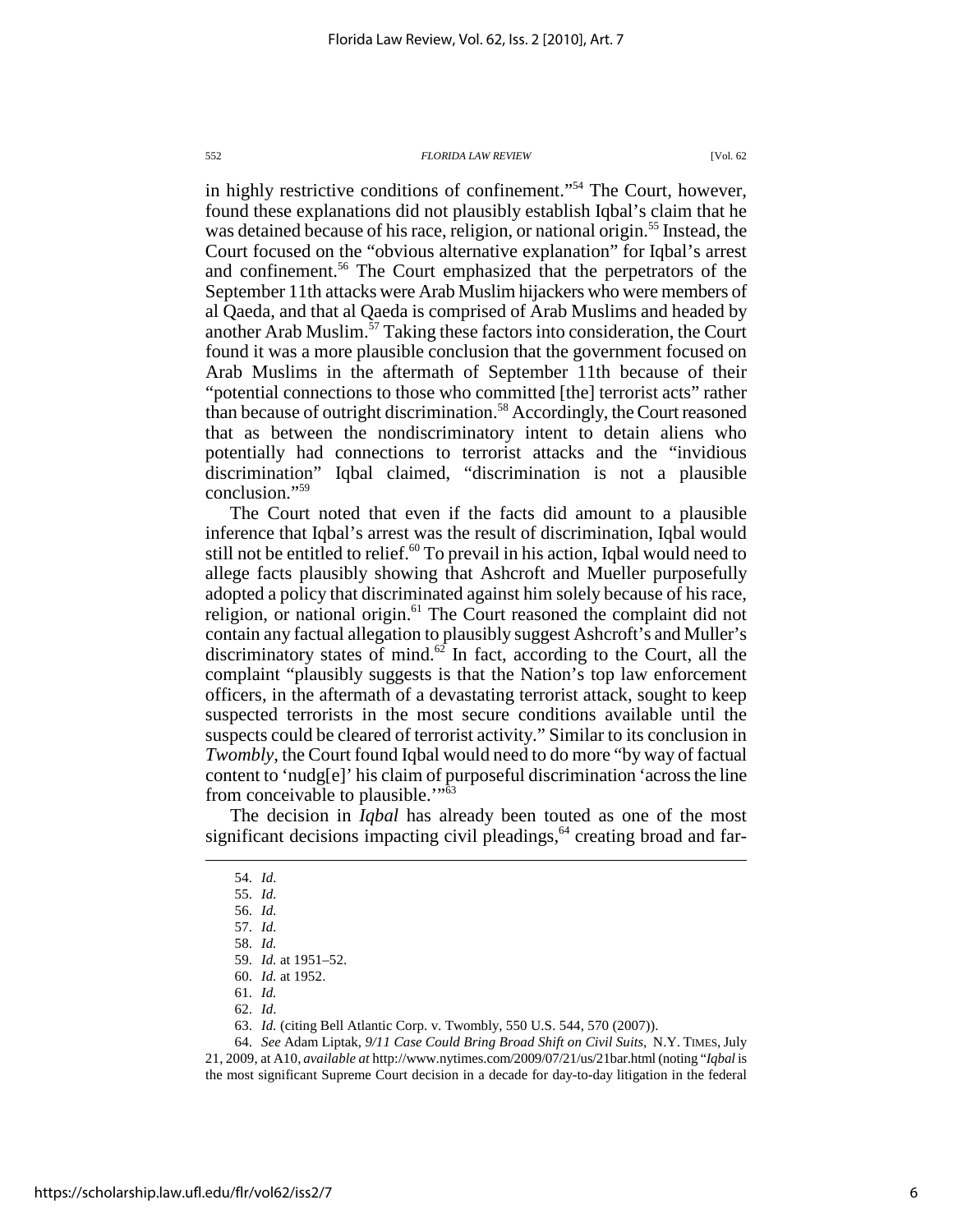reaching implications for both practitioners and parties to a federal civil lawsuit.<sup>65</sup> First, in attempting to clarify the *Twombly* standard and setting forth a new two-pronged approach for evaluating pleadings,<sup>66</sup> the Court may have actually created more uncertainty on how courts should evaluate the sufficiency of pleadings. Second, and most importantly, the present case clarified that *Twombly* applies to all federal civil cases,<sup>67</sup> thereby expanding the heightened *Twombly* standard beyond complex or technical cases.<sup>68</sup>

The clear tension between Justice Kennedy's majority opinion and Justice Souter's dissent illustrates that applying the two-prong test may be more difficult for courts to undertake than it initially appears.<sup>69</sup> As noted above, the first prong of the test requires a court to identify pleadings that are legal conclusions. At the outset, it is not entirely clear how a court should distinguish between a complaint's legal conclusions, which are not entitled to the assumption of truth, and its legitimate factual allegations, which are entitled to the assumption of truth.<sup>70</sup> For example, in the instant case, the majority and the dissent employed different standards to distinguish between legal conclusions and factual allegations. While the majority easily found that many of Iqbal's allegations against Ashcroft and Mueller were too conclusory to be entitled to the assumption of truth,  $^{71}$  the dissent disagreed and found the same allegations were factual and indeed entitled to the truth presumption.<sup>72</sup> What the majority classified as "bare" assertions" and a "formulaic recitation of the elements," the dissent characterized as factual allegations sufficient to state a claim for relief.<sup>73</sup> Even focusing on the majority opinion alone, it is difficult to reconcile the majority's selection of certain allegations as conclusory with its treatment of other allegations as nonconclusory.<sup>74</sup> For example, the majority deemed it nonconclusory, and took as true, that Mueller and Ashcroft "arrested and detained thousands of Arab Muslim men" and approved the policy "of holding post-September 11th detainees in highly restrictive conditions of confinement."<sup>75</sup> Yet, the majority deemed it conclusory that Ashcroft and Mueller "knew of, condoned, and willfully and maliciously agreed" to that discrimination, that Ashcroft was the "principal architect" of the policy and

- 69. Mintz Levin, *supra* note 43.
- 70. *Id.*

- 71. *Iqbal*, 129 S. Ct. 1937, 1951 (2009); *id.* at 1959–60 (Souter, J., dissenting).
- 72*. Id*. at 1959–61 (Souter, J., dissenting).
- 73. *Id.* at 1960.
- 74. *Id.* at 1961.
- 75*. Id*. at 1951 (majority opinion); *id.* at 1961 (Souter, J., dissenting).

courts"). In fact, federal judges cited *Iqbal* more than 500 times in just two months following the Court's ruling. *Id.*

 <sup>65.</sup> *See* Mintz Levin, *supra* note 43.

<sup>66</sup>*. Id*.; *see* Liptak, *supra* note 64.

 <sup>67.</sup> Mintz Levin, *supra* note 43.

 <sup>68.</sup> *Id.*; Rothman, *supra* note 32, at 1.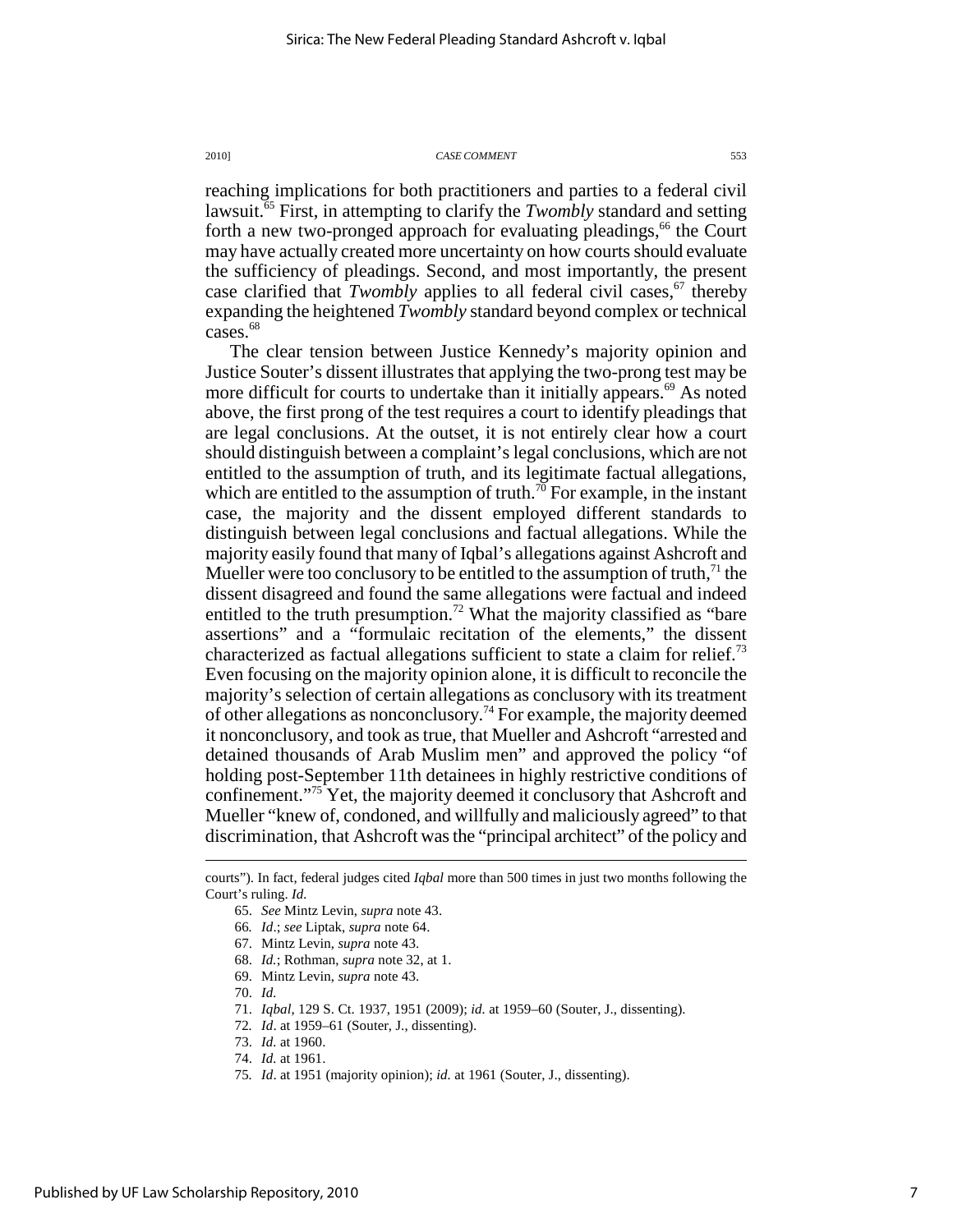that Mueller was "instrumental in adopting" the policy.<sup>76</sup> Unfortunately, the majority failed to provide reasoning of how to differentiate between the two sets of allegations, only declaring that the latter set of allegations are not entitled to the assumption of truth because of their "conclusory nature."<sup>77</sup> As the dissent illustrates, "there is no principled basis for the majority's disregard of the allegations linking Ashcroft and Mueller to . . . [the] discrimination," yet the majority's acceptance of other allegations that similarly link Ashcroft and Mueller to the discrimination.<sup>78</sup>

Another difficulty presented in applying the two-prong test is determining whether a complaint's factual allegations are plausible. As noted above, once a court determines a pleading's factual allegations, it must determine whether the allegations are plausible. In the present case, the majority failed to establish parameters on how to apply the plausibility standard, $\frac{79}{9}$  instead leaving the plausibility determination to the "judicial experience" and "common sense" of district courts.<sup>80</sup> Justice Souter, who authored the *Twombly* opinion, along with three other Justices, flatly rejected the *Iqbal* majority's approach to evaluating *Twombly*'s plausibility standard.<sup>81</sup> While the majority took into account the "more likely explanations" and the "obvious alternative explanation" to determine the plausibility of the claims,  $82$  the dissent argued it is not a court's place at the motion-to-dismiss stage to consider whether the allegations are probably true.<sup>83</sup> According to the dissent, a court must take all the allegations as true, no matter how skeptical it may be, unless the allegations are "sufficiently fantastic to defy reality as we know it."<sup>84</sup> As an illustration of claims that a court could properly deem improbable, the dissent pointed to "claims about little green men, or the plaintiff's recent trip to Pluto, or experiences in time travel."<sup>85</sup> Despite the majority finding otherwise, the dissent argued that Iqbal's allegation that Muller and Ashcroft discriminated against him on account of his race, religion, or national origin is not unrealistic or nonsensical and, by itself, is sufficient to make a plausible claim.<sup>86</sup>

The present case certainly leaves questions regarding the proper interpretation and application of *Twombly*'s plausibility standard when

 <sup>76.</sup> *Id*. at 1951 (majority opinion).

 <sup>77.</sup> *Id.*

 <sup>78.</sup> *Id.* at 1961 (Souter, J., dissenting).

 <sup>79.</sup> Mikulka, *supra* note 33.

 <sup>80.</sup> *Iqbal*, 129 S. Ct. at 1950 (majority opinion); *see* Caroline N. Mitchell, David S. Rutkowski, & David L. Wallach, *United States:* Ascroft v. Iqbal*: The New Federal Pledging Standard*, MONDAQ BUS. BRIEF,June 17, 2009, http://www.mondaq.com/unitedstates/article.asp? articleid=81392.

 <sup>81.</sup> *Iqbal*, 129 S. Ct. at 1955 (Souter, J., dissenting) (citation omitted).

 <sup>82.</sup> *Id.* at 1951 (majority opinion).

 <sup>83.</sup> *Id.* at 1959 (Souter, J., dissenting).

 <sup>84.</sup> *Id.*

 <sup>85.</sup> *Id.*

 <sup>86.</sup> *Id*. at 1960.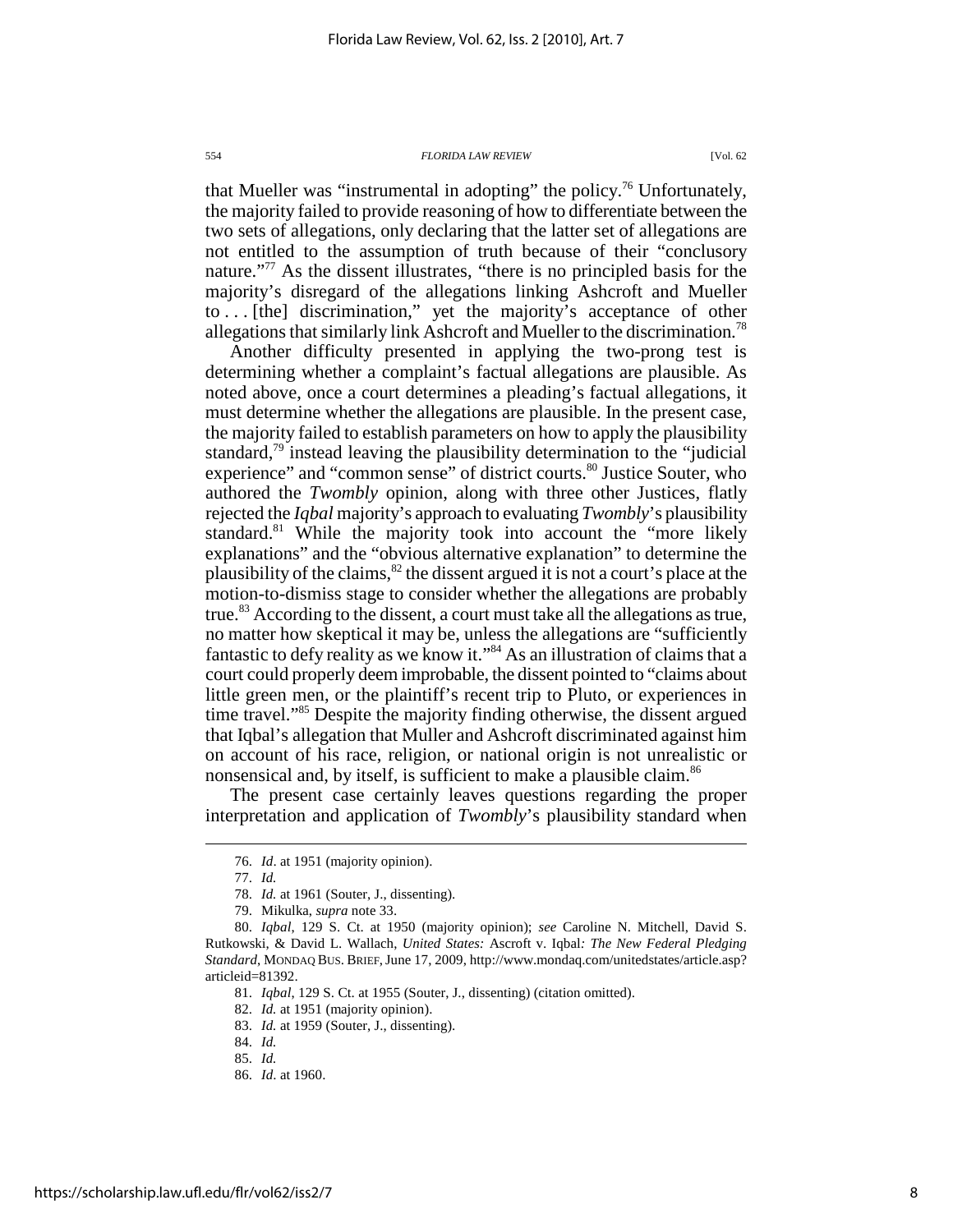evaluating the sufficiency of a complaint. Not only is there a clear conflict between the Court's majority opinion and the four dissenting Justices over what constitutes a plausible claim, but the Court creates greater uncertainty by leaving the plausibility determination to the "judicial experience" and "common sense" of district courts and permitting courts to look beyond the complaint to the surrounding factual context to establish whether a claim establishes plausibility.<sup>87</sup> Many commentators have expressed concern that this may result in highly subjective judgments and inconsistent results among trial courts.<sup>88</sup> Some have claimed the instant case enables district judges to "dismiss cases based on their own subjective notions of what is probably true," which will inevitably create disparate and irreconcilable results.<sup>89</sup> At least one legal commentator claims, however, that the judicial discretion the Court imposed on lower courts may not be as significant as many commentators believe.<sup>90</sup>

Undoubtedly, the biggest impact the present case will have on practitioners and parties to federal civil lawsuits is its expansion of the *Twombly* pleading standard to all federal civil cases. Prior to *Iqbal*, some courts were reluctant to expand *Twombly* to all civil suits. *Iqbal*, however, unequivocally "expounded the pleading standard for 'all civil actions,"<sup>91</sup> suppressing any doubt that the *Twombly* standard should be limited to technical, complex cases.<sup>92</sup> As a result, the instant case will inevitably increase the number of motions to dismiss defendants will file, as well as increase the number of such motions that are granted. $93$  Defendants in all civil federal cases can now use *Twombly*'s plausibility standard as a powerful tool to obtain an early dismissal of a claim.<sup>94</sup> By strengthening the "factual particularity that a plaintiff must allege in [all civil]

Published by UF Law Scholarship Repository, 2010

 $\overline{a}$ 

 <sup>87.</sup> *Id.* at 1950–51 (majority opinion); *see* Mitchell et al., *supra* note 80.

 <sup>88.</sup> *Iqbal*, 129 S. Ct. at 1950–51; *see* Liptak, *supra* note 64; Mitchell et al., *supra* note 80; Rothman, *supra* note 32, at 1; Posting of Jaya Ramji-Nogales to Concurring Opinions, http://www.concurringopinions.com/archives/2009/08/re-reading-iqbal-a-new-take-on-the-12b6 wars.html (Aug. 4, 2009 08:28 EST); *see also* Jason Barlett, Comment, *Into the Wild: The Uneven and Self-Defeating Effects of* Bell Atlantic v. Twombly, 24 ST.JOHN'S J. LEGAL COMMENT 73, 94– 97 (2009).

 <sup>89.</sup> Rothman, *supra* note 32, at 1–2.

 <sup>90.</sup> *See* Steinman, *supra* note 21. According to Steinman, although *Iqbal* recognizes a judge's power to disregard "conclusory" allegations at the pleadings phase, this does not necessarily constitute a drastic shift from notice pleading. Before *Iqbal*, the notice-pleading regime gave judges some power to disregard allegations in a complaint. The critical question for judges was whether the pleading constituted "fair notice." Post-*Iqbal*, judges must still determine whether certain allegations in a pleading should be disregarded if they determine the allegations are "conclusory." Therefore, even after *Iqbal*, judges still must answer the crucial question of what a complaint must contain in order for an allegation to be accepted as true.

 <sup>91.</sup> *Iqbal*, 129 S. Ct. at 1953 (2009) (citing Bell Atlantic Corp. v. Twombly, 550 U.S. 544, 555–56 (2007)).

 <sup>92.</sup> Rothman, *supra* note 32, at 1; Mintz Levin, *supra* note 43; Mitchell et al., *supra* note 80.

<sup>93</sup>*. See* Mikulka, *supra* note 33; Mitchell et al., *supra* note 80.

 <sup>94.</sup> Mikulka, *supra* note 33.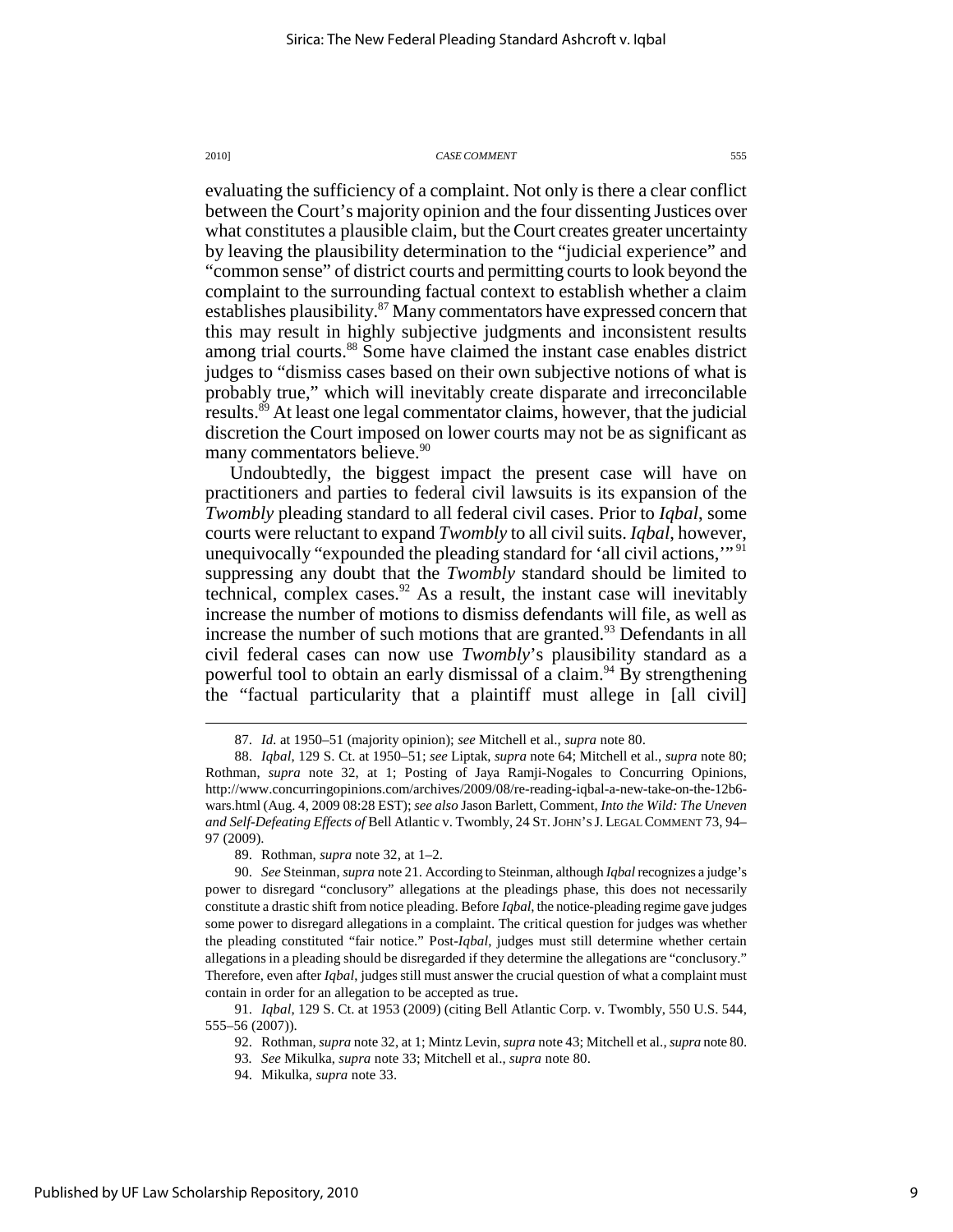complaint[s],"<sup>95</sup> and in effect creating a universal heightened pleading standard under Rule 8, the Court makes it easier for defendants to dispose of a suit early in the litigation process.<sup>96</sup> Indeed, the ruling makes it more difficult for plaintiffs to coerce settlements from defendants who wish to avoid the expensive costs of discovery.<sup>97</sup>

By the same token, the decision may make it harder for plaintiffs to get past the pleading stage;<sup>98</sup> thereby potentially quashing meritorious claims and "threaten[ing] the entire federal system of notice pleading."<sup>99</sup> The present case may even completely prevent legitimate claims from proceeding to discovery because plaintiffs may not have enough information at the pleading stage to plead sufficient plausible facts.<sup>100</sup> Whereas prior to *Iqbal*, plaintiffs could plead a general description of their claim and rely on the pre-trial process to uncover supporting evidence, post *Iqbal*, this option is no longer available.<sup>101</sup> Instead, many plaintiffs will find themselves in a pleading dilemma.<sup>102</sup> That is, plaintiffs will be required to include certain facts in their pleadings that can only be obtained through discovery.<sup>103</sup> As a result, "potentially meritorious cases [may be] deterred or dismissed with the plaintiff never having had a chance to fully explore the evidence in support of the claim."<sup>104</sup> Particularly in cases such as the present case, which involve high-level governmental officials who "are likely to keep the details of their policies hidden from the public," it may be difficult to obtain the evidence necessary to plead enough plausible facts.<sup>105</sup> For instance, in *Iqbal*, it is not clear how Iqbal could obtain

98. Liptak, *supra* note 64.

 99. Tom Kurland & Janelle Menendez, *Supreme Court Previews:* Ashcroft, Former Att'y Gen. v. Iqbal *(07-1015) Appealed from the U.S Court of Appeals for the Second Circuit (June 14, 2007) Oral Argument: Dec. 10, 2008*, Fed. Law. Feb. 2009, at 52, 52–53. Ashcroft v. Iqbal, 56 FED. L. 52, 52 (2009).

101. Kurland & Menendez, *supra* note 99, at 52; Mitchell et al., *supra* note 80.

<u>.</u>

 104. Posting of Howard Wasserman to PrawfsBlawgl, http://prawfsblawg.blogs.com/prawfs blawg/2009/06/discovery-defaults-and-iqbal.html (June 2, 2009, 06:38 EST); *see* Steinman, *supra* note 21 06:38 EST); *see* Steinman, *supra* note 21 (noting "by increasing the federal pleading standards, meritorious cases could be dismissed at the pleadings phase without plaintiffs having the opportunity to engage in pretrial discovery that, if permitted, would confirm the case's merit").

 <sup>95.</sup> Mintz Levin, *supra* note 43.

 <sup>96.</sup> Jones, *supra* note 33.

 <sup>97.</sup> Mintz Levin, *supra* note 43; David G. Savage, *Narrowing the Courthouse Door*, A.B.A. J., July 2009, at 22; *see* Steinman, *supra* note 21 (noting "[i]f pleading standards are too lenient, plaintiffs without meritorious claims could force innocent defendants to endure the costs of discovery and, perhaps, extract a nuisance settlement from a defendant who would rather pay the plaintiff to make the case go away").

 <sup>100.</sup> Rothman, *supra* note 32, at 1; Ramji-Nogales, *supra* note 88.

 <sup>102.</sup> Savage, *supra* note 97, at 22.

 <sup>103.</sup> *Id.*

 <sup>105.</sup> Kurland & Menendez, *supra* note 99, at 52.